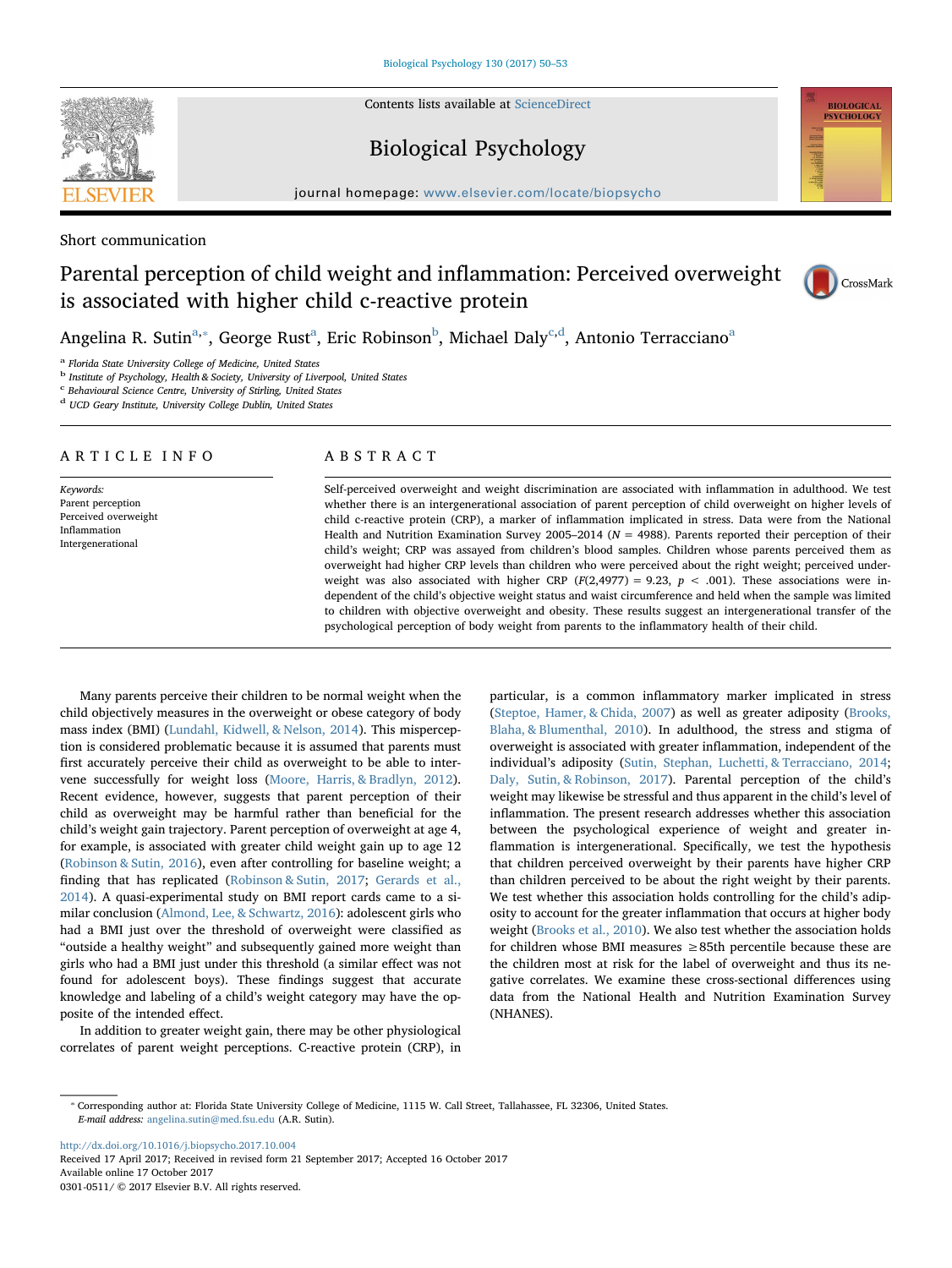#### <span id="page-1-0"></span>Table 1

Descriptive Statistics for all Study Variables.

| Variable                                 | Percentage or Mean (SD) |
|------------------------------------------|-------------------------|
| Child gender (female)                    | 48.7%                   |
| Child age (years)                        | 9.25(4.06)              |
| Maximum household education <sup>a</sup> | 3.37(1.27)              |
| Ethnicity (African American)             | 24.3%                   |
| Ethnicity (Hispanic)                     | 39.7%                   |
| Ethnicity (other)                        | 6.5%                    |
| Ethnicity (Non-Hispanic white)           | 29.5%                   |
| BMI-for-age percentile                   | 64.33 (29.62)           |
| Waist circumference (cm)                 | 67.28 (15.73)           |
| C-reactive protein $(mg/L)$              | .90(1.50)               |
| Parent perception                        |                         |
| About the right weight (yes)             | 77.2%                   |
| Overweight (yes)                         | 15.6%                   |
| Underweight (yes)                        | 7.2%                    |
| <b>Measured Weight Category</b>          |                         |
| Normal weight (yes)                      | 63.2%                   |
| Overweight/obese (yes)                   | 33.8%                   |
| Underweight (yes)                        | 3.0%                    |
|                                          |                         |

 $N = 4988$ . SD = standard deviation. <sup>a</sup>Education is a 5-point scale from 1 (less than 9th grade) to 5 (college graduate or above); 3 corresponds to high school graduate or GED equivalent.

#### 1. Methods

### 1.1. Participants and procedure

Participants were drawn from NHANES 2005–2014 [\(Centers for](#page-3-10) [Disease Control and Prevention National Center for Health Statistics,](#page-3-10) [2016\)](#page-3-10). These years were selected because the questionnaire in these cycles included an item on how parents perceived the weight of their child. Descriptive statistics are shown in [Table 1.](#page-1-0) The Research Ethics Review Board at the National Center for Health Statistics approved the NHANES protocol. Informed consent was documented from parents for their child to participate in the NHANES assessment and children aged 11 and older provided assent prior to participation.

## 1.2. Measures

# 1.2.1. Perceived weight

The parents of children between the ages of 2 and 15 were asked, "Do you consider [SP] now to be…" Responses options were "overweight," "underweight," and "about the right weight."

### 1.2.2. C-reactive protein

A blood sample was taken from the children who took part in the in-

## <span id="page-1-1"></span>Table 2

person assessment at the mobile examination center. Standard procedures and quality controls were used in the assay of CRP from these blood samples ([Hutchinson & Wener, 2007\)](#page-3-11).

#### 1.2.3. Adiposity

Participants were weighed on a digital scale wearing only underwear, disposable paper gowns, and foam slippers. Height was measured with a stadiometer. BMI-for-age percentile was calculated based on the Centers for Disease Control and Prevention (CDC) growth charts ([Kuczmarski et al., 2000\)](#page-3-12). Waist circumference was measured with a steel measuring tape as the circumference of the waist just above the iliac crest.

## 1.3. Analytic strategy

Analysis of covariance was used to test for differences in CRP by parent perception of child's weight: CRP was entered as the dependent variable, weight perception (about the right weight, overweight, underweight) was entered as the independent variable, and child gender, child age, maximum household education, child race/ethnicity (three dummy-coded variables that contrasted African American, Hispanic, and other race/ethnicity against non-Hispanic white), and child BMI percentile-for-age and waist circumference were entered as covariates. Per NHANES instructions, exam sampling weights were used in the analysis ([Centers for Disease Control and Prevention National Center](#page-3-10) [for Health Statistics, 2016\)](#page-3-10). Parent perceived overweight and perceived underweight were compared to perceived about the right weight. Child gender, child age, and child BMI percentile-for-age were tested as moderators of this association. Follow-up analyses focused specifically on children who measured in the overweight and obese BMI categories  $(BMI \geq 85th$  percentile). In this sub-sample of children with objective overweight, we re-ran the analysis to examine whether children whose parents perceived them as overweight had higher CRP than children whose parents perceived them as normal weight, controlling for the same covariates.

## 2. Results

A total of 5176 children had parent report of perceived weight, CRP, and the covariates. Of these participants, 188 were excluded from the main analysis due to elevated CRP ( $\geq$ 10.00 mg/L) indicative of acute infection [\(Pearson et al., 2003](#page-3-13)). Thus, the total analytic sample was 4988. The sample was 48.7% female, the average age was 9.25 years  $(SD = 4.06; \text{ range } 2{\text -}15)$ , 36.8% were overweight or obese, and 15.6% were perceived overweight by their parents ([Table 1\)](#page-1-0). Bivariate correlations among all study variables are shown in [Table 2](#page-1-1).

There were mean-level differences in CRP by parent perception of

|                                              | 1.      | 2.                       | 3.      | 4.                       | 5.      | 6.       | 7.      | 8.      | 9.      | 10.                      | 11. |
|----------------------------------------------|---------|--------------------------|---------|--------------------------|---------|----------|---------|---------|---------|--------------------------|-----|
| 1. Gender (female)                           | -       |                          |         |                          |         |          |         |         |         |                          |     |
| 2. Age (years)                               | .00     | $\overline{\phantom{0}}$ |         |                          |         |          |         |         |         |                          |     |
| 3. Education <sup>a</sup>                    | $-.02$  | .02                      |         |                          |         |          |         |         |         |                          |     |
| 4. Ethnicity (African American) <sup>b</sup> | .01     | $.04*$                   | $.03*$  | $\overline{\phantom{0}}$ |         |          |         |         |         |                          |     |
| 5. Ethnicity (Hispanic) <sup>b</sup>         | .01     | $-.01$                   | $-.38*$ | $-.46*$                  |         |          |         |         |         |                          |     |
| 6. Ethnicity (Other) <sup>b</sup>            | $-.01$  | $-.03*$                  | $.09*$  | $-.15*$                  | $-.21*$ | $\equiv$ |         |         |         |                          |     |
| 7. BMI Percentile                            | $.05*$  | $.10*$                   | $-.10*$ | .02                      | $.09*$  | $-.06*$  |         |         |         |                          |     |
| 8. Waist Circumference (cm)                  | $.03*$  | $.71*$                   | $-.06*$ | $-.02$                   | $.08*$  | $-.06*$  | $.57*$  | -       |         |                          |     |
| 9. Perceived Overweight <sup>c</sup>         | $.04*$  | $.17*$                   | $-.06*$ | $-.01$                   | $.10*$  | $-.05*$  | $.44*$  | $.57*$  | -       |                          |     |
| 10. Perceived Underweight $c$                | $-.08*$ | $-.02$                   | .01     | $-.01$                   | $-.02$  | .01      | $-.34*$ | $-.17*$ | $-.12*$ | $\overline{\phantom{a}}$ |     |
| 11. C-Reactive Protein (mg/L)                | $.04*$  | $.06*$                   | $-.13*$ | $-.01$                   | $.13*$  | $-.04*$  | $.33*$  | $.36*$  | $.35*$  | $-.09*$                  |     |
|                                              |         |                          |         |                          |         |          |         |         |         |                          |     |

 $N = 4988$ .

<span id="page-1-2"></span><sup>a</sup> Education is a 5-point scale from 1 (less than 9th grade) to 5 (college graduate or above).

<span id="page-1-3"></span>**b** Compared to non-Hispanic white.

<span id="page-1-4"></span> $\,^{\mathrm{c}}$  Compared to perceived about the right weight.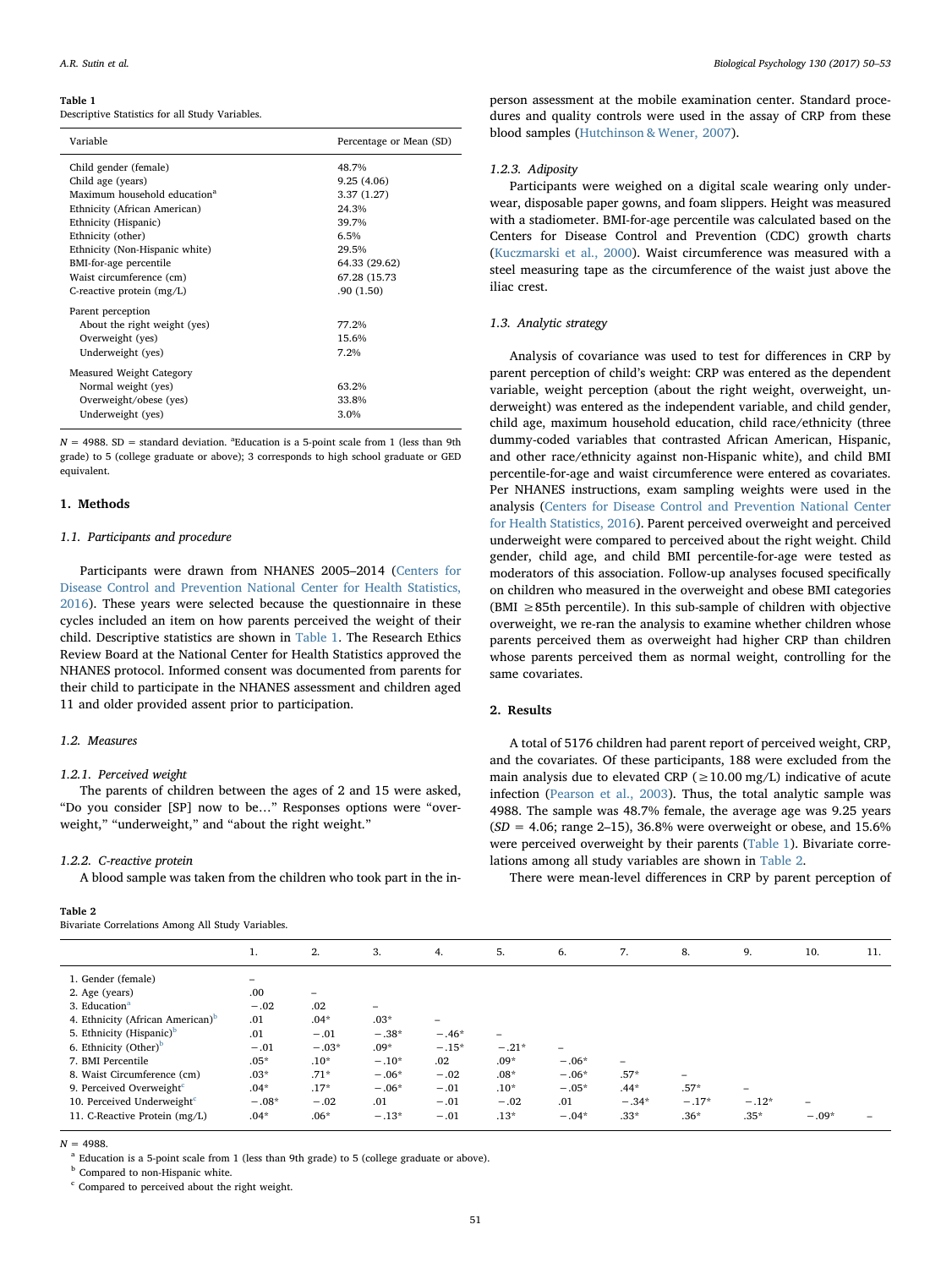#### <span id="page-2-0"></span>Table 3

Mean-Level Differences in Child C-Reactive Protein (mg/L) by Parent Perception of Weight.

| Model                                 | <b>Parent Perception</b>     | df             | F            |         |           |
|---------------------------------------|------------------------------|----------------|--------------|---------|-----------|
|                                       | About the<br>right<br>weight | Overweight     | Underweight  |         |           |
| Fully-adjusted<br>Model <sup>a</sup>  | .80(0.02)                    | $1.10(0.07)$ * | $.90(0.07)*$ | 2, 4977 | $9.23*$   |
| Unadjusted<br>Model <sup>a</sup>      | .70(0.02)                    | $1.70(0.05)*$  | .70(0.07)    | 2.4985  | $169.01*$ |
| All participants <sup>b</sup>         | 1.40(0.10)                   | $2.40(0.30)*$  | 2.10(0.30)   | 2, 5165 | $6.02*$   |
| BMI > 85th<br>percentile <sup>c</sup> | 1.20(0.05)                   | $1.40(07)*$    |              | 1, 1670 | $5.95*$   |

Values are estimated marginal means for child c-reactive protein (mg/L) from Analysis of Covariance. The fully-adjusted model controls for child gender, child age, maximum household education, child race/ethnicity, child BMI percentile-for-age, and waist circumference. The unadjusted model does not include any covariates. The model with all participants includes children with evidence of acute infection (≥10.00 mg/L) and adjusts for the same covariates as in the fully-adjusted model. The BMI  $\geq$  85th percentile model limits the sample to children with measured overweight or obesity and adjusts for the same covariates as the fully-adjusted model.

<span id="page-2-4"></span><span id="page-2-3"></span><span id="page-2-2"></span><span id="page-2-1"></span>

Fig. 1. Mean-level differences in child c-reactive protein by parent perception of body weight.

weight [\(Table 3\)](#page-2-0): Children perceived to be overweight had higher CRP compared to children perceived about the right weight [\(Fig. 1\)](#page-2-1); Cohen's d for this difference was .20. This difference was significant in the unadjusted model that did not control for the covariates and when participants with evidence of acute infection were included in the analysis [\(Table 3](#page-2-0)). Children perceived as underweight also had higher CRP levels compared to children perceived about the right weight, but this difference was only apparent in the fully-adjusted model. The association between perceived weight and CRP was not moderated by child gender, child age, or BMI percentile, which indicated the meanlevel difference in CRP by parent perception was similar for boys and girls, across age, and across the BMI spectrum (all ps ns).

In the subsample of children with objective overweight/obesity  $(n = 1680)$ , 57% of parents perceived their children about the right weight and 43% of parents perceived their children overweight. Similar to the analysis of the entire sample, children whose parents perceived them as overweight had higher CRP than children whose parents perceived them about the right weight [\(Table 3](#page-2-0)).

#### 3. Discussion

The present research indicated that children perceived overweight by their parents had higher inflammation than children perceived about the right weight. This association was independent of BMI and waist circumference, which could both shape parents' perceptions and increase risk of physiological dysregulation, and was similar when the sample was limited to children who objectively measured in the overweight/obese weight categories.

Although counterintuitive, accurate parent perception of overweight has previously been associated with the trajectory of the child's weight gain: Children perceived as overweight by parents gained more weight over time than children perceived as normal weight ([Robinson & Sutin, 2016\)](#page-3-2). In previous research, this association was mediated, in part, by the child's own weight perception and dietingrelated behavior [\(Robinson & Sutin, 2017\)](#page-3-3). Physiological factors, such as inflammation, may also contribute to this association ([Duncan et al.,](#page-3-14) [2000\)](#page-3-14). Although the current research is cross-sectional, and thus we could not test how these associations unfold over time, the findings establish an association between parent perception of overweight and child inflammation.

Likewise, with the available data, we could not test the mechanisms that explain why parent perception is associated with child CRP. Still, there are several possible mechanisms that we speculate are responsible for this relation. First, parents who perceive their child as overweight might pressure the child to lose weight or at least watch what they are eating; such pressure is stressful for the child [\(Wansink,](#page-3-15) [Latimer, & Pope, 2016](#page-3-15)). Second, previous research has shown that parent perception of child overweight is associated longitudinally with the child's self-perception of weight ([Robinson & Sutin, 2017\)](#page-3-3), and this weight self-perception is associated with subsequent physiological dysregulation ([Daly et al., 2017\)](#page-3-9). Parent perception may thus contribute to child CRP by shaping the child's self-perceptions of their weight over time. Third, frequently commenting on a child's weight was associated with more depressive symptoms, use of extreme weight control behaviors (e.g., laxatives), and binge eating ([Bauer,](#page-3-16) [Bucchianeri, & Neumark-Sztainer, 2013](#page-3-16)), and could lead to greater weight gain and inflammation ([Sonneville et al., 2012](#page-3-17)). Although extreme weight control behaviors are more likely among adolescents than young children, children internalize messages about weight early: children as young as three have been shown to already held negative attitudes about body weight [\(Spiel, Paxton, & Yager, 2012\)](#page-3-18) and previous work shows that children as young as six expressed dissatisfaction with their own bodies and knowledge of and participation in dieting behavior ([Lowes & Tiggemann, 2003](#page-3-19)). The label of overweight may activate dissatisfaction and behavior (even if not extreme) that may ultimately lead to higher inflammation. Longitudinal and experimental studies are now needed to test these hypothesized mechanisms.

Of note, the results in the current study held when controlling for both BMI and waist circumference and when the sample was limited to children who objectively measured as overweight/obese. This pattern suggests that the higher CRP associated with parent perception is not due only to the fact that CRP is related positively to body weight. In addition, given the greater societal pressure for girls to be thin, being perceived as overweight might be more detrimental for girls than for boys ([Blowers, Loxton, Grady-Flesser, Occhipinti, & Dawe, 2003\)](#page-3-20). It was thus surprising that the association between parent perception and child CRP was not moderated by child gender.

The higher inflammation associated with parent perceived overweight may have long-term implications for the child's health. Previous studies have found that CRP, for example, was associated with risk for cardiovascular disease, independent of other cardiometabolic risk factors [\(Kaptoge et al., 2012](#page-3-21)) and might impair cardiac health as early as adolescence [\(Kuo & Gore, 2015\)](#page-3-22). Parent perception of overweight may set children on a trajectory for poor health outcomes in adulthood. The finding that parent perception was associated with higher CRP